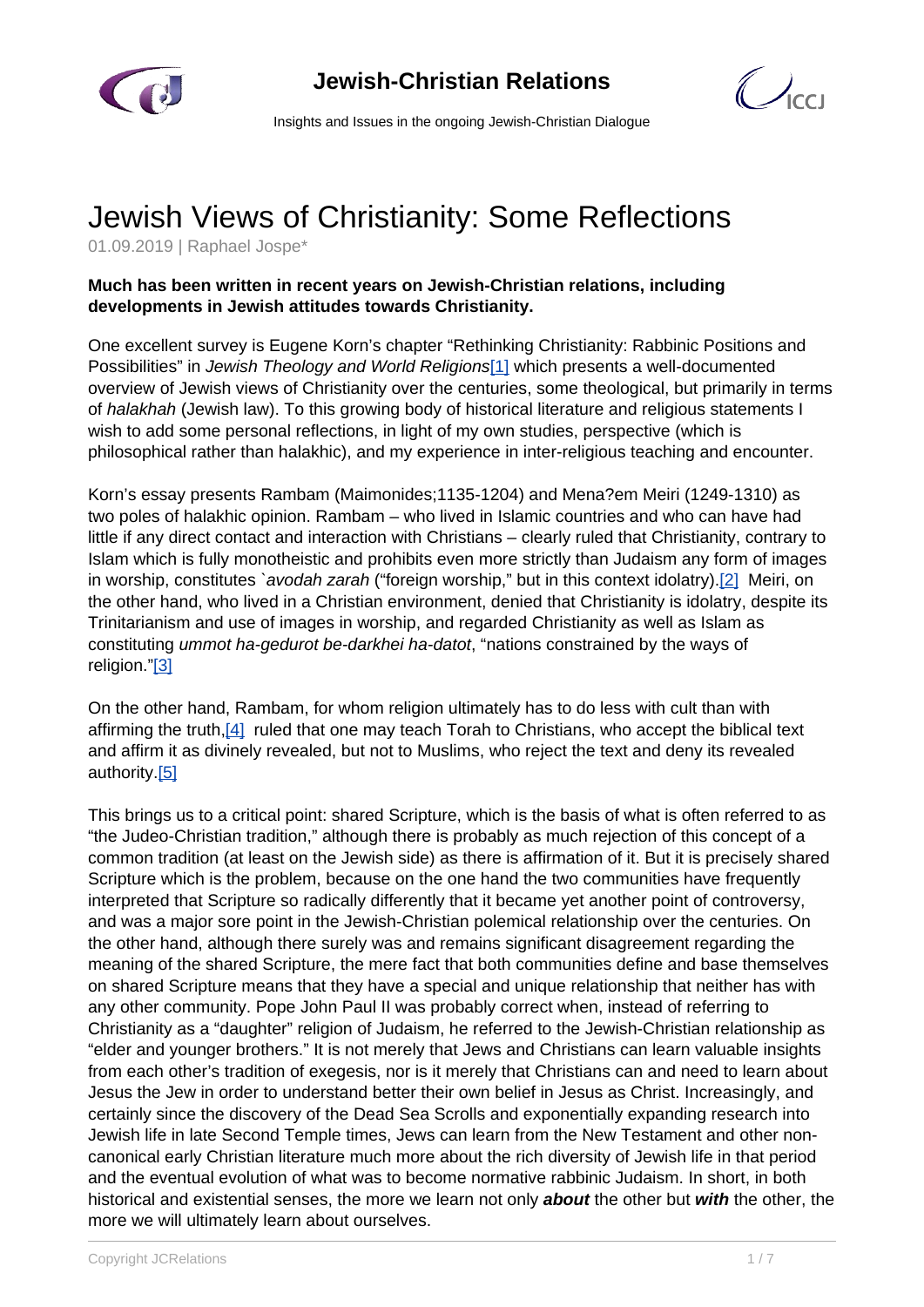In that context, let me state a *mea culpa*. There is an anomaly in how the Roman Catholic Church relates institutionally since Vatican II with Judaism and with Islam. The Commission for relations with Islam comes under the Pontifical Secretariat for Non-Christians, whereas the "Commission for Religious Relations with the Jews" comes under the "Secretariat for Promoting Christian Unity."[6] For years I found this organizational anomaly insulting, and understood it to mean that the Catholic Church recognizes Islam as an independent religion, but does not extend such recognition to Judaism. In more recent years, however, especially with the phenomenal outreach of Pope John Paul II to the Jewish people in general, and to the State of Israel in particular, which is all the more significant for the fact that he was fundamentally a thoroughly conservative pope, I came to understand that what I had taken as an insult may actually have been intended as a compliment: in Christian eyes, at least in such Christian eyes, which repudiate age-old supersessionism, Judaism is not an alien religion; rather, there is a special, indeed unique relationship, between the two, going back to shared Scripture (however differently understood and lived), and the simple fact that Jesus was a Jew.

Permit me to recount a story from 1972, when I flew from Israel to the U.S.A. to conduct Rosh Ha-Shanah and Yom Kippur services in a synagogue in Boston. At that time there had already been hijackings of airplanes, but the kind of electronic and x-ray devices now found at every airport had not yet been invented, and all bags were opened and checked by hand. In the Boston airport I waited in line for my bags to be inspected. Since my carry-on bag had a Shofar wrapped in a cloth, and it is roughly the size and shape of a pistol, I cautioned the guard not to be alarmed, because it wasn't a gun but a ram's horn. Now of course not too many travellers carry ram's horns with them. So I explained to the guard that I am a Jew and had come from Jerusalem for the Jewish new year, and that we blow the ram's horn as part of our ceremonies. He seemed to be interested and showed me respect. The problem was that the inspection desk wasn't placed in the right area, and the restrooms were outside the restricted security area. I still had some time before my flight, and had to go to the bathroom. Not wanting to be delayed once again by the inspection, I asked the guard if I could leave my bags with him – which of course is a violation of the most basic security precautions. He told me that this was strictly forbidden, but that for me (a Jew from Jerusalem with a ram's horn) he'd make an exception. When I returned a few minutes later, the two guards – one of whom had a Spanish name tag and the other an Irish name tag, so they were both clearly Catholics – were arguing, each one saying: "You ask him." Finally, the older of them said to me: "He says that you Jews don't believe in Jesus, and I said that of course the Jews believe in Jesus, because Jesus was a Jew. So who is right?" I informed him that the other guard was right, and that Jews do not believe in Jesus. At that point I hoped to proceed to my flight. But the older guard said to me: "Wait a minute. Why not?" To which I replied, "You don't have to have a reason not to believe something; you have to have a reason to believe something. You probably haven't spent a lot of time thinking about why you don't believe in Buddha or Mu?ammad, but you obviously have thought about why you believe in Jesus." At that point I thought I could go to the gate, but he said again: "Wait a minute; there's a difference." I asked him: "What's the difference?" To which he replied: "Buddha and Mu?ammad weren't from my country and weren't from my people, so I don't have any way to know about them, but Jesus was from your country and from your people, so you know about him." At that point I wasn't sure I'd make my flight. But I had the inspiration to point out to him: "You're in Boston. If you drive a few hours west to northern New York State, you'll be in the area where 150 years ago Joseph Smith was preaching his new religion, but you obviously aren't a Mormon and don't believe that Smith was a prophet – but he was from your country and was one of your people." At which point, the guard laughed and said to me: "Have a nice flight."[7]

The point is clear: even this simple Christian believer, who may not have had any higher education, knew that Jesus was a Jew and that he and I, in some way, had a relationship that is not shared with Muslims or Buddhists or others. That relationship, however, is a double-edged sword: on the one hand, proximity and shared texts and language; on the other hand, potential tension and animosity over those shared texts and language, with the implicit – but historically all too frequently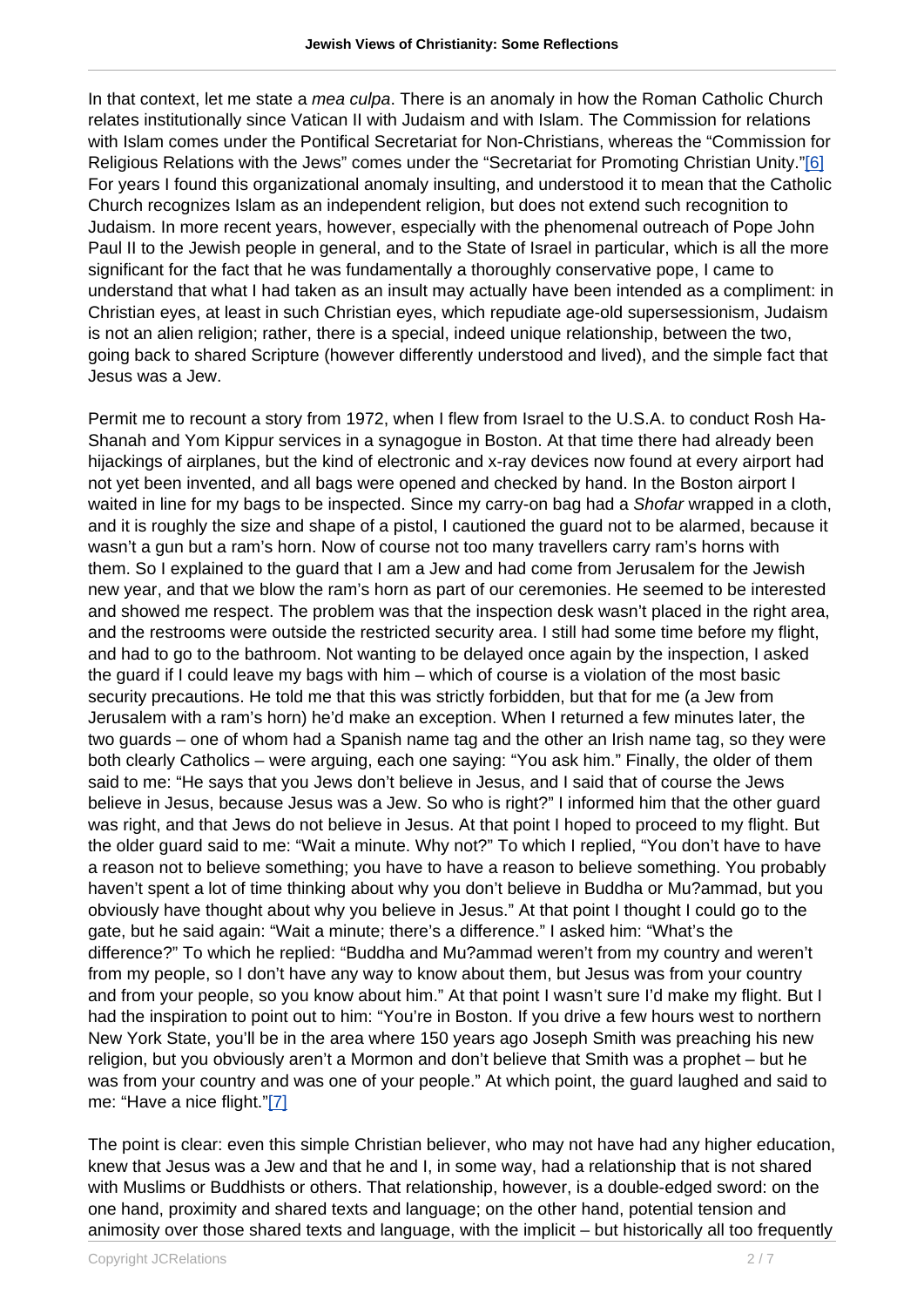explicit – argument over the acceptance or rejection of Jesus as the Christ, precisely because Jesus was a Jew.

And so Judaism and Christianity have a unique – although by no means exclusive – relationship. In that regard, I believe that Franz Rosenzweig was fundamentally in error in his Stern der Erlösung (Star of Redemption), when he posited Judaism as the "eternal life" of the core of the star, and Christianity as the rays of the star lighting the pagan darkness, and therefore the "eternal way" for non-Jews. It is not the prerogative of Jews to determine that Christianity is the only and eternal way for non-Jews. Yes, we have a special and unique relationship – but no, non-Jews have to find their own way, and if increasingly today Christians themselves are re-evaluating the classical claims of "one way" and "no one comes to the father except by me" and even "extra ecclesiam nulla salus," Jews obviously cannot grant exclusive recognition to Christianity.[8]

I first studied Rosenzweig's thought with Nahum Glatzer, who had been a young associate of Rosenzweig, and who continued to admire his thought and heroic struggle with increasing paralysis from A.L.S.[9] One day, as Glatzer and I walked across the campus, I asked him whether there was any logic to Rosenzweig's exclusive view of Christianity, or whether it merely reflected his biography (and his earlier flirtation with conversion to Christianity). Glatzer responded unequivocally that it was merely a biographical quirk. Conversely, some current Rosenzweig scholars understand Rosenzweig's view of Christianity as "the eternal way" in a negative sense: Whereas Judaism is eternal life with God, Christianity is always on the way, meaning that it never reaches its goal.

Whoever is correct about Rosenzweig – whether my understanding, in light of Glatzer, is correct, that Rosenzweig assigned an exclusive, positive role to Christianity, or whether his assessment of Christianity was fundamentally negative – it seems to me that contemporary Jewish thinkers who enthusiastically engage in dialogue with Christians, need to be careful not to be carried away by their enthusiasm (which I share) and fall into Rosenzweig's trap. For Christians to maintain some kind of dual covenant theology, by which they affirm the continued validity of the Jewish covenant and repudiate the centuries-long supersessionism and "one way" theology that characterized so much of Christian attitudes towards Jews and Judaism, is both progressive and a fundamental step in Christian-Jewish reconciliation and a growing positive relationship. For Jews to maintain some kind of dual covenant, as maintained in his day by Rosenzweig and more recently by such thinkers as Irving "Yitz" Greenberg, [10] seems to me to be totally invalid and illegtimate. Jewish relations with Christianity may be unique, but they cannot be exclusive, and we Jews have no right to suggest that Christianity is a better choice, let alone the only legitimate choice, for non-Jews. If we Jews do not wish non-Jews to interfere in our internal affairs and choices, we certainly cannot interfere with the internal choices of others.[11]

Non-interference was a central point made by the late Rabbi Joseph Baer Soloveitchik (1903-1993), perhaps the outstanding leader of what is often called "modern" or "centrist" Jewish Orthodoxy (as opposed to "sectarian" or "ultra-Orthodoxy"), and who may well have ordained more rabbis than any other rabbi in Jewish history. In 1964, he published an essay "Confrontation," that has widely been understood by his followers as limiting Jewish-Christian relations to matters of practical cooperation and as opposing theological dialogue.<sup>[12]</sup> However, as at least one of his students involved in Jewish-Christian theological dialogue has testified, their teacher knew and approved of their activity.[13] More important, his own seminal theological essay, "The Lonely Man of Faith,"[14] was originally delivered to a Roman Catholic audience at St. John's Seminary in Brighton, Massacusetts in 1964.[15]

In "Confrontation" Soloveitchik laid down four conditions he considered essential for a democratic confrontation of religions that would preserve their equality and individuality:

1. Faith communities are totally independent. On the level of faith, they are incommensurable, and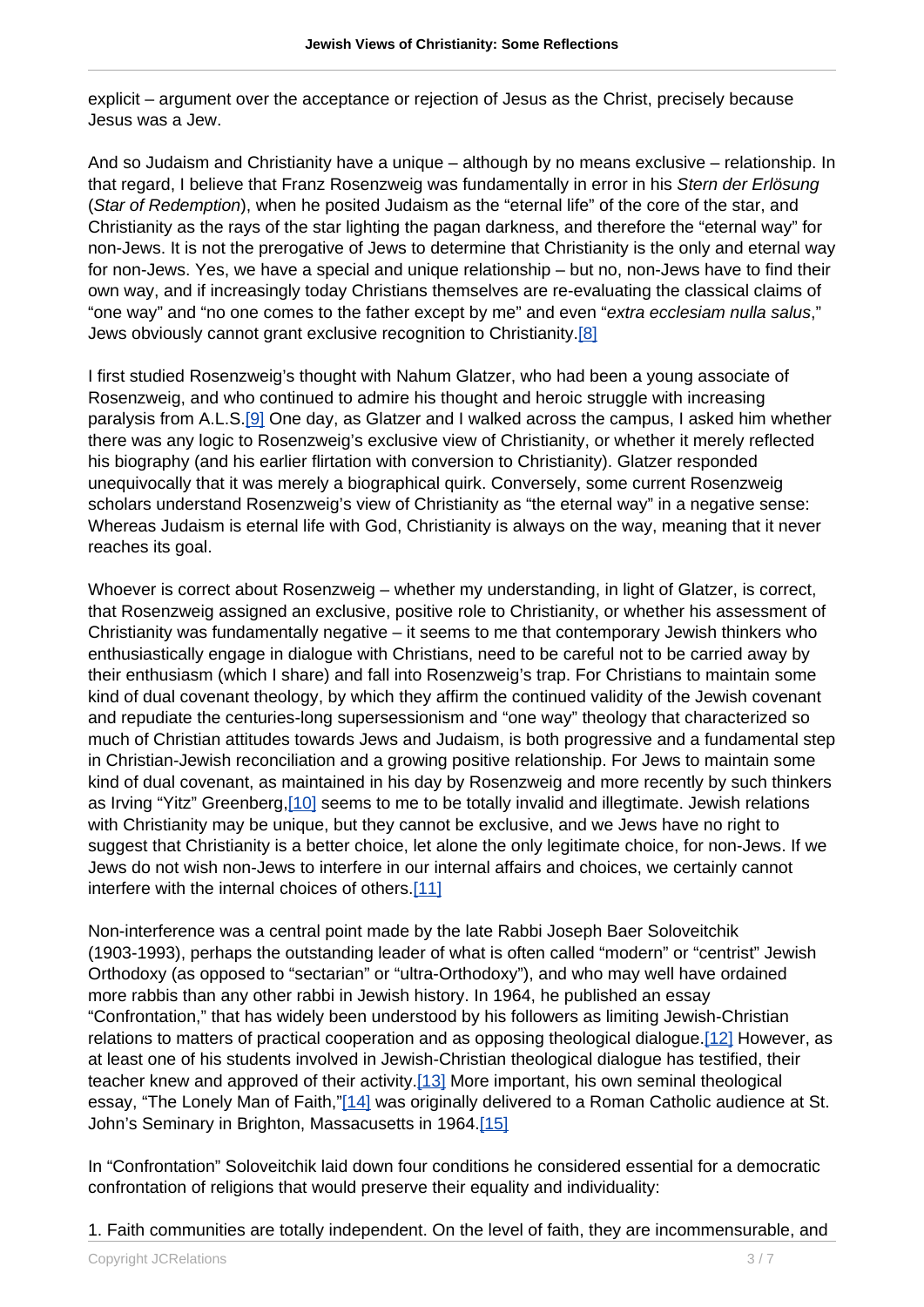their inherent worth cannot be measured by external standards.

2. The "logos," the word of religious experience, is unique and incomprehensible to those outside (and all too often to those inside) the faith community. To use the other's language is to lose one's individuality and distinctiveness.

3. Faith communities must maintain a policy of non-interference with each other, and refrain from suggesting to the other changes in ritual or emendation of texts.

4. Finally, history has not authorized us to make revisions for the sake of our relations with others.

At roughly the same point in history, Rabbi Abraham Joshua Heschel (1907-1972), who actively played an advisory role at Vatican II, published a very different approach to dialogue in his famous essay "No Religion Is An Island," originally delivered as the inaugural address at Union Theological Seminary in 1965.[16] The very title of the essay speaks for itself.

As mentioned above, Jewish relations with Christianity may be unique, but they cannot be exclusive. Claims of religious exclusivism remain a sore point in inter-religious relations.[17] However, in some regards, exclusivism may be in the eye of the beholder. Judaism has often been portrayed by Christians as particularistic and exclusivistic, in contrast with Christian universalism and inclusivism: "There is neither Jew nor Greek, there is neither slave nor free, there is neither male nor female; for you are all one in Christ Jesus" (Galatians 3:28, RSV). Judaism certainly is particularist and exclusivist regarding this world, in which the covenantal obligations of the Torah apply only to the people of Israel, whereas non-Jews are obligated by the "seven Noachide commandments." However, when it comes to the future realm, there is wide Jewish acceptance of the principle that ?asidei umot ha-`olam yesh la-hem ?eleq la-`olam ha-ba – the righteous of all the world's nations have a portion in the world to come.[18] So rabbinic Judaism tends to be particularistic and exclusivist regarding this world, and universalist and inclusive regarding the world to come. Christianity, by contrast, clearly claims and hopes to be "catholic," i.e., universal and inclusive in this world, but has claimed for much of its history a particularistic and exclusivist view of the world to come, since "Jesus said to him: I am the way, and the truth, and the life; no one comes to the father but by me" (John 14:6, RSV).

Fortunately for Jewish-Christian relations, such passages have been subject to rethinking and reinterpretation by many believing Christians, especially since Vatican II (which also spurred many Protestant churches to re-examine their doctrines), and among Evangelicals, especially since Israel's reunification of Jerusalem in the 1967 Six Day War.

In that context, and having referred above to the changes brought about in Roman Catholicism by Vatican II, we need to consider two Protestant statements on Jewish-Christian relations which, in turn, should challenge contemporary Jews to rethink their own attitudes towards Christianity.

Konrad Raiser, a former General Secretary of the World Council of Churches, summarized the issue of shared Scripture vs. supersessionism concisely:[19]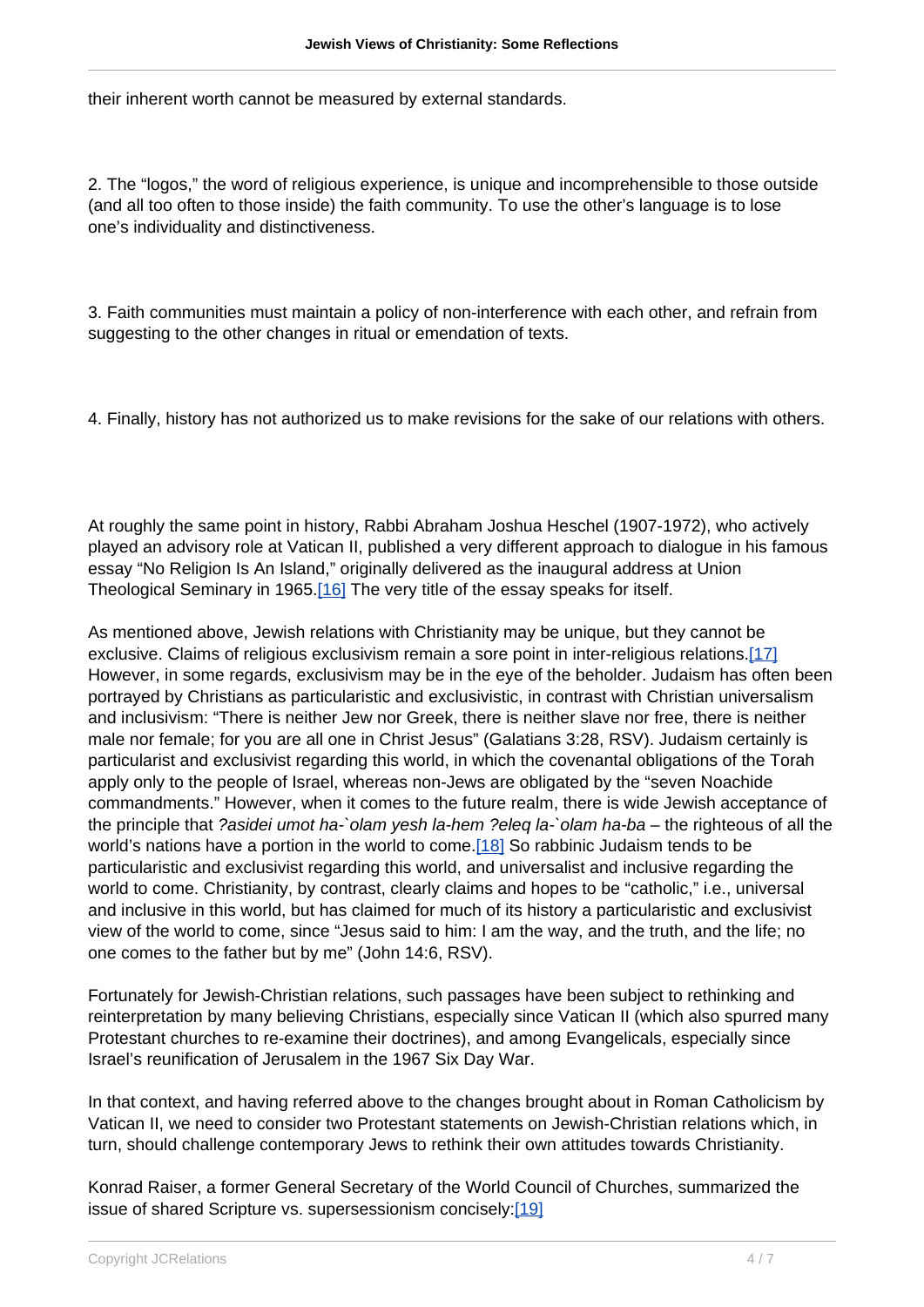The obvious question [is] whether the **appropriation** of an important part of the Torah by a Christian assembly, particularly outside its Jewish and specific historical context, is legitimate, and how such reinterpretation can be done without continuing the history of Christian **expropriation** of the traditions of the Jewish people.

The issue of irreconcilable differences between Jews and Christians in relation to the need for dialogue and mutual respect from an Evangelical perspective was raised in a remarkable statement by Jerry Falwell, a Baptist pastor and founder of a conservative political movement, "The Moral Majority," whose religious and political views were often opposed by the largely liberal American Jewish community:[20]

Several obstacles hinder an open dialogue between Conservative, Evangelical Protestant Christians and the Jewish community. The Jews very understandably look at the Evangelistic commitments of the Conservative Church as obnoxious. At the same time, Evangelicals and Fundamentalists feel that we have a commission from the Lord Jesus Christ to share the Gospel with every person in our generation . . . In my opinion, these obstacles can be overcome without theological compromise if both parties are willing to accept the other as they are and not as we wish they were . . . We must be willing to sit down as citizens of the universe whose futures are clearly interwoven and interdependent, and decide that either we hang together or we hang separately.<sup>[21]</sup>

And if we Jews have been witnessing in the last generation fundamental changes in the ways many Christians view Jews and Judaism, we should also reconsider the ways in which so many Jews have viewed, and still view, Christians and Christianity. Let us recall that Judah Halevi, whose fiercely nationalist and Zionist Jewish philosophy remains both inspirational and troubling nearly 900 years later, adopted (perhaps consciously) Paul's parable of the olive tree (Romans 11) in reference to Christianity and Islam: "The original seed produced the tree bearing fruit resembling that from which it had been produced. In the same manner, the religion of Moses transforms each one who honestly follows it, even if he apparently rejects it. **These communities are a preparation and introduction for the hoped-for messiah.**"[22]

Similarly, Rambam, whose thought in many respects is the antithesis of Judah Halevi's, and who clearly ruled that Christianity is idolatrous, and that Islam, though monotheism, is erroneous, could also write at the end of his Mishneh Torah (Code of Jewish Law): "All these matters relating to Jesus of Nazareth and the Ishmaelite (Mu?ammad) who came after him, only served to clear the way for King Messiah, to prepare the whole world to worship God with one accord."[23]

What we need, then, is to cultivate the special and unique – but not exclusive – relationship between Judaism and Christianity, not with the hope of eliminating our differences, but of enhancing them by greater mutual understanding and respect, while at the same time rejecting a "dual covenant" applicable only to our two communities. In short, what we need is pluralism.

Finally, in Jerome Chanes' review of Jewish Theology and World Religions,[24] he argues that our use of the term "pluralism" is ambiguous, misused and misapplied, because "pluralism, a uniquely American phenomenon, is the calibrating and balancing of the needs of majorities, minorities, individuals and the state. . . Pluralism does not characterize the condition of world religions." Instead, he refers to "the desired co-existence of differing traditions."

Since I am one of the Jews who actively argues for religious pluralism (both external and internal, i.e., both inter-religious and intra-religious), I beg to differ. But of course the question also comes down to what is meant by "co-existence." In its negative sense, "co-existence" was used to describe the tense relationship in the Cold War between the Communist countries and the western democracies, a co-existence guaranteed by the doctrine of "Mutually Assured Destruction"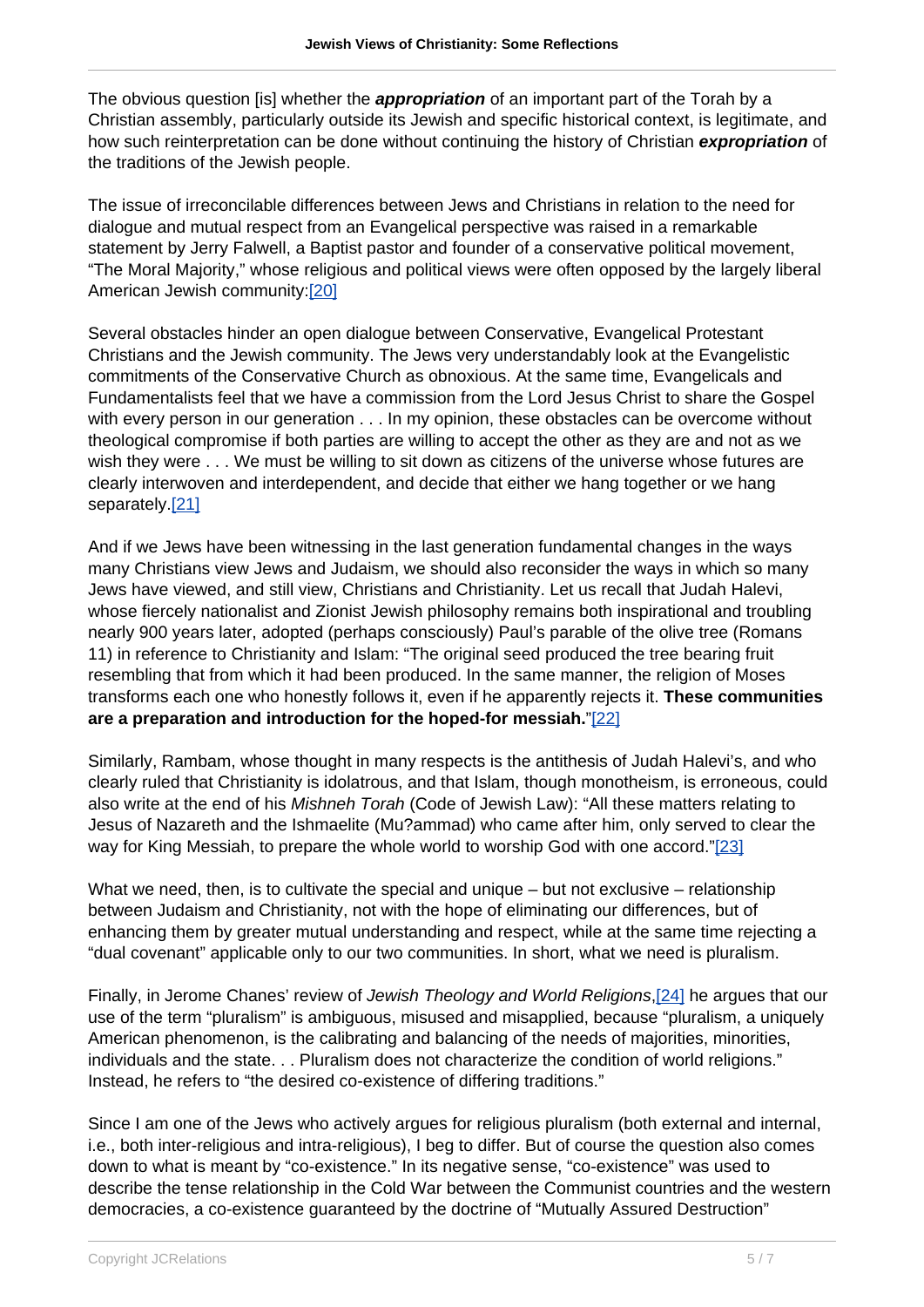## (M.A.D.) by nuclear weapons.

However, there is also a positive sense of "co-existence," which is quite compatible with and even essential for the kind of religious pluralism people like me advocate. For Martin Buber, communities as well as individuals must live in relation, in which the "I" and the "You" encounter each other as equals, without eliminating the essential distance between them and their distinct identities. Prior to Buber, Hermann Cohen followed Moses Mendelssohn in understanding Leviticus 19:18, ve-ahavta le-re`akha kamokha not as meaning "love your fellow as yourself" but "love your fellow because he is kamokha, like you," a human being created in the divine image.[25] This insight, then, made possible Cohen's challenge that we convert the Nebenmensch, the person next to us, into the Mitmensch, the person with us. And if we can do this as individuals, we should also be able to do this as religious communities and as nations.

[1]Jewish Theology and World Religions, edited by Alon Goshen-Gottstein and Eugene Korn (Oxford: Littman Library of Jewish Civilization, 2012), ch. 8, "Rethinking Christianity: Rabbinic Positions and Posibilities."

[2] Commentary on the Mishnah, `Avodah Zarah 1:3-4: "Know that this Christian community, in all its different sects, who make the claim about the messiah, are all idolaters (`ovdei `avodah zarah) . . . Therefore one must know that any of the Christian community's cities in which they have a high place (bamah), namely one of their houses of prayer, which is undoubtfully a house of idolatry (`avodah zarah), it is forbidden deliberately to pass through such a city, let alone to live in it." And Mishneh Torah (Code of Law), Book of Knowledge, `Avodah Zarah 9:4: "The Edomites (i.e., Christians) are idolaters (`ovdei `avodah zarah) . . . Therefore it is forbidden to have dealings with them in the Land of Israel."

[3] See the sources and extensive discussion in Jacob Katz, Exclusiveness and Tolerance: Jewish-Gentile Relations in Medieval and Modern Times (New York: Schocken, 1962), Chapter 10: Men of Enlightenment.

[4] See various studies on aspects of this point by Menachem Kellner, most recently in his masterful Maimonides' Confrontation With Mysticism (Oxford: Littman Library of Jewish Civilization, 2006).

[5] Teshuvot Ha-Rambam, Arabic text with Hebrew translation by Joshua Blau (Jerusalem, 1958), Responsum #149, pp. 284-285. In Islam, the charge of ta?rif, forgery is maintained, namely that since the prophets of Israel must have predicted Mu?ammad, who is not mentioned in Scripture as we have it, the text must have been forged or corrupted. See "Ta?rif" in Shorter Encyclopaedia of Islam (Ithaca: Cornell University Press, 1965), pp. 560-561.

[6] The on-line site of the Roman Curia states:

" Taking into account the development of closer relations concerning matters of religion between the Catholic Church and Judaism and the Catholic Church and Islam, the Holy Father has decided to create two commissions for relations with these religions.

"The two Commissions come under, respectively, the Secretariat for Promoting Christian Unity and the Secretariat for Non-Christians. "Having been instituted as a distinct organism but joined to the Secretariat for Promoting Christian Unity, this Commission was created by the Holy Father with the scope of promoting and fostering relations of a religious nature between Jews and Catholics.'

[7] Latter Day Saint audiences are always intrigued when I introduce this story by saying that "Joseph Smith once saved me."

[8] For a fascinating study of Christian exclusivity, see Salvation Outside the Church? Tracing the History of the Catholic Reponse by Francis Sullivan, S.J. (New York: Paulist Press, 1992). When I delivered an earlier version of the paper on pluralism published in Jewish Theology and World Religions at Boston College, I was privileged to have Fr. Sullivan respond to the paper.

[9] See, inter alia, Nahum Glatzer's classic (although by now somewhat dated) Franz Rosenzweig: His Life and Thought (New York: Schocken Books, 1953).

[10] See Irving Greenberg, For The Sake of Heaven and Earth: The New Encounter Between Judaism and Christianity (Philadelphia: Jewish Publication Society, 2004).

[11] This is one of the four basic conditions for democratic confrontation of religions posited by Joseph B. Soloveitchik in his essay "Confrontation." See below.

[12] Joseph Baer Soloveitchik, "Confrontation" in Tradition 6/2, Spring-Summer 1964, pp. 5-29.

[13] It should be noted that whereas, a generation ago, many if not most of the Jews involved in inter-religious dialogue came from the Reform and other liberal Jewish movements, today many of the Jewish representatives come from the Orthodox/traditional camps. One example of this phenomenon is the publication in December, 2015 of a document "To Do the Will of Our Father in Heaven: Toward a Partnership Between Jews and Christians: Orthodox Rabbinic Statement on Christianity," signed by some 50 rabbis and published in Jewish-Christian Relations of the I.C.C.J.

[14] Joseph Baer Soloveitchik, "The Lonely Man of Faith," in Tradition 7/2, Summer 1965.

[15] See Reuven Kimmelman, "Rabbis Joseph B. Soloveitchik and Abraham Joshua Heschel on Jewish-Christian Relations," in The Edah Journal 4/2 (2004), and Eugen Korn, "The Man of Faith and Religious Dialogue: Revisiting 'Confrontation'," in Modern Judaism (October, 2005).

[16] Abraham Joshua Heschel, "No Religion Is An Island," in Union Seminary Quarterly Review 21 (1966). The title, of course, is a play on John Donne, Meditation #17, "No Man Is An Island" (in "For Whom the Bell Tolls"). Heschel came from a Hasidic background, but for much of his career taught at the (Conservative) Jewish Theological Seminary in New York.

[17] See the distinctions between exclusivism, inclusivism, universalism, and pluralism in Alan Brill, Judaism and Other Religions: Models of Understanding (New York: Palgrave-Macmillan, 2010).